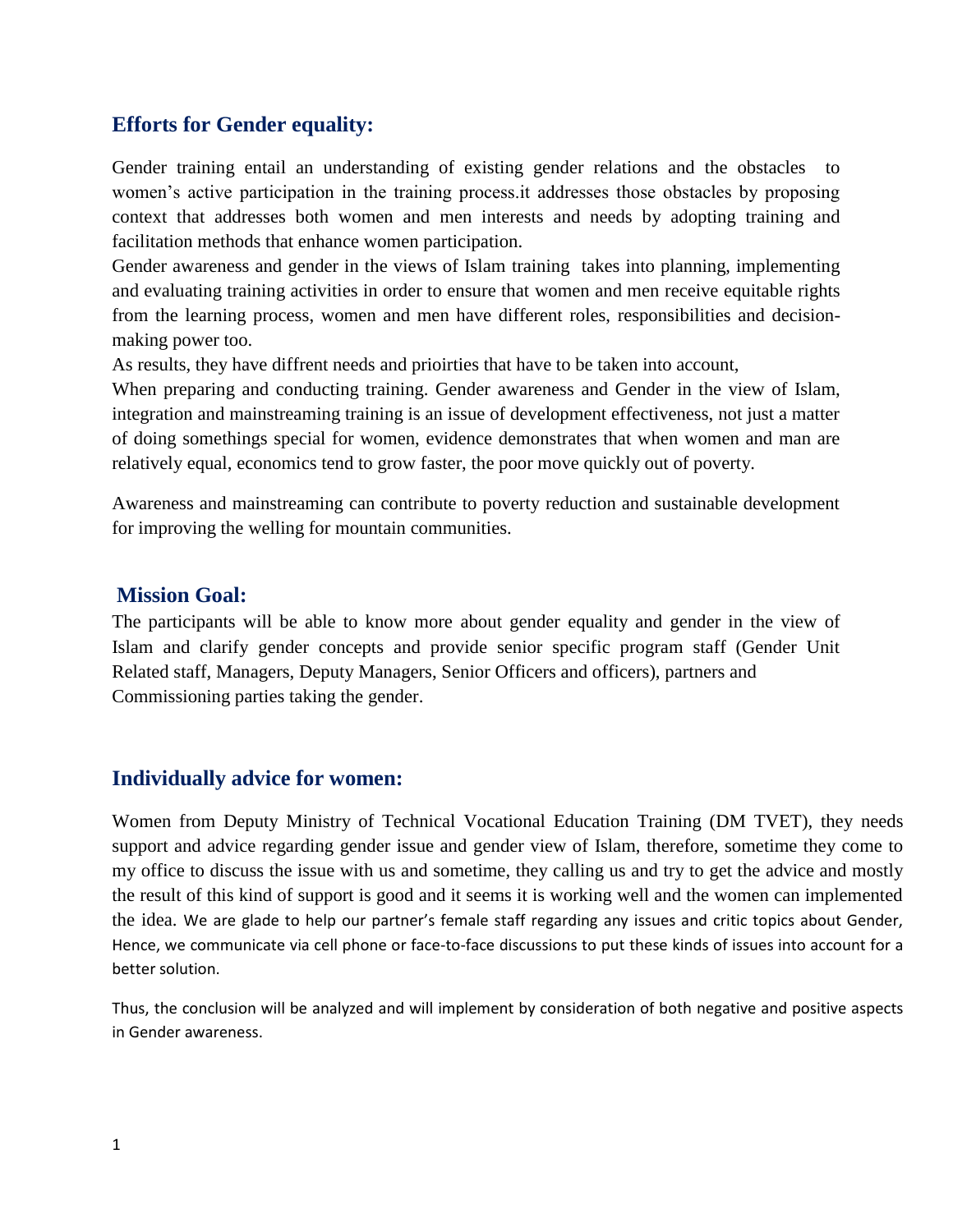## **The achievements of your objectives:**

- 1. Overview of Gender in 2015 ( due to security issue and other important task we just had 4 Gender awareness workshop)
- 2. Total No of participants  $= 71$
- 3. Total No of Female  $= 41$
- 4. Total No of Male  $= 30$
- 5. Location was Kabul and Herat ( Construction institute and Herat Technical institute)
- 6. All TVET schools were involve ( under GIZ-TVET coverage)
- 7. Publication of Gender Awareness book by GIZ TVET in Dari language.
- 8. Publication of Gender FACT sheet.
- 9. Support the TTTA female students and act as Gender Focal point of them
- 10. Attended all Gender meeting in Kabul and one of active member of Gender Unit
- 11. Support the TVET Female staff while there is any gander issues
- 12. Support the TVET Male staff while there is any gander issues too
- 13. Almost 90% of the students are female in our Business schools and 10% of students are female in technical schools now.
- 14. TVET Program was able to train 51 Master trainers , 32 of them are female Master trainer in Vocational pedagogy , 5 of them are Master trainer in Internship program and the rest are in Communication area.

# **Impact of work:**

The participants understood more about gender equality and gender in the views of Islam and clarify gender concepts, they promised to pass this massage within thier family, schools, communities and they are convinced that gender equality is one of the important part in the Islam Religion and they were unaware about it.

Thereofer, the impact of work shows, that all the participants were satisfy from this kind of workshops and had interst to have it in the future too.

They had proposal that if GIZ –TVET and DM-TVET be able to add the gender issue inside of TVET curriculum and the studetns of TVET be aware about gender equaliy ,it would be great and it would put more effect on society and families.

### **Plan of 2016:**

1. Conducting 10 workshops for capacity building of women and men in Gender awareness in 2016 in Kabul, Herat and Mazar ( 6 workshop in Kabul, 2 in Mazar and 2 in Herat)